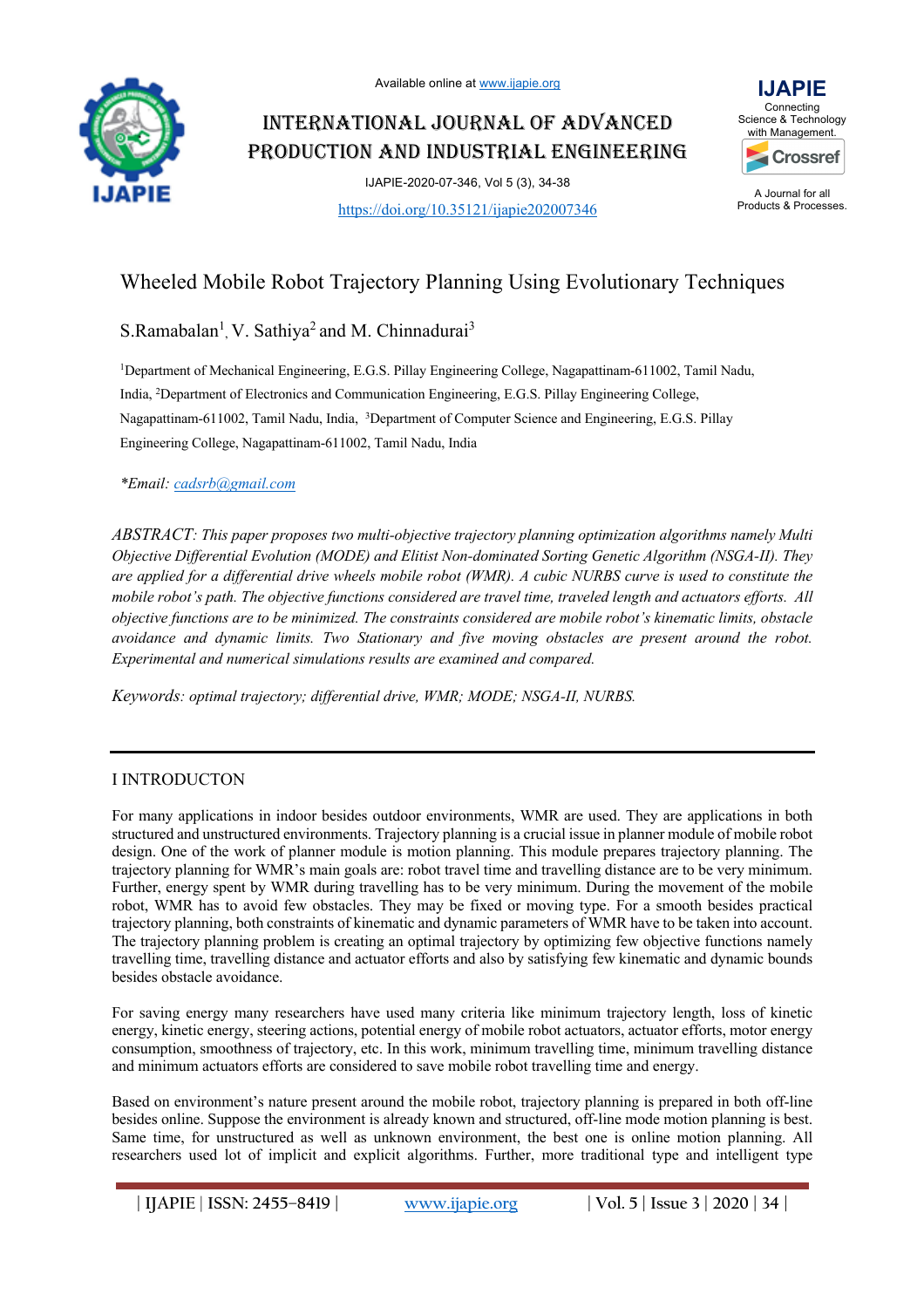algorithms are practised by many researchers [1-7]. In general traditional optimization algorithms give sub optimal solutions and intelligent algorithms give optimal solutions. Evolutionary algorithms like Genetic Algorithm (GA), Differential Evolution (DE), NSGA-II and few GA variants are generating optimal solutions. The optimal solutions may be global optimal solutions.

In this research work, two algorithms namely NSGA-II and MODE have been utilized for multi-objective trajectory planning of WMR. A function of cubic NURBS utilized to represent the trajectory of WMR. The objective functions considered are travel time, traveled length and actuators efforts. All objective functions have to be minimized. The considered constraints are obstacle avoidance, kinematic parameters' and dynamic parameters' limits of WMR. Stationary type and moving type hurdles are considered. The robot is a Differential drive WMR (DDWMR) type. Experimental and numerical simulation results arrived were analyzed and compared.

The rest of the paper is arranged as follows: Next section (section 2) outlines the problem formulation. Next following section (Section 3) briefs optimization strategies (NSGA-II and MODE). Section 4 presents an experimental and numerical simulation for a DDWMR with two stationary and five moving obstacles. Problem results are detailed and discussed. The conclusions are noted in section 5.

# II PROBLEM FORMULATION

## *2.1 Optimization model*

The goal is WMR has to go from starting location place to target location place by avoiding seven obstacles (two stationary and five moving). WMR's motion is to be accomplished by minimizing traveling time and actuator efforts. Also minimizing trajectory distance has to be considered to get shortest path. To get a feasible, practical and smooth trajectory mobile robot's kinematic and dynamic bounds are to be satisfied.

The problem representation in optimization format is given below:

Performance criteria considered are

Objective function number 1 is minimization of traveling time:  $f_{obj1} = \int_0^T dt$  $\int_{0}^{1} dt$  (1)

Objective function number 2 is minimization of actuator efforts:  $f_{obj2} = \int_0^T \sum_{i=1}^2 (\frac{\tau_i(t)}{\tau_{max}})$  $\int_0^T \sum_{i=1}^2 \left(\frac{\tau_i(t)}{\tau_i^{max}}\right)^2 dt$  (2)

Third objective function is minimization of traveling distance=  $f_{obj}$  3= $\sum_{i=0}^{t} di$  (3)

Constraints considered are:

- 1. WMR Geometric constraints:
- Starting and final postures i.e. path end points (starting and finishing)
- 2. Avoidance of obstacles constrained = distance of WMR from obstacles  $> 0$
- 3. Kinematic constraints:
	- (a) Speed of WMR at starting and finishing location  $= 0$
	- (b) WMR velocity < WMR's maximum velocity
	- (c) WMR acceleration < WMR's maximum acceleration
	- (d) WMR jerk < WMR's maximum jerk
- 4. Dynamic Constraints

q

WMR motors' torque < WMR motors' maximum torque

## *2.2 Description of the DDWMR*

The DDWMR has four wheels  $(2 \text{ independent active type} + 2 \text{ supporting passive type})$ . DDWMR geometrical details are presented in Fig. 1. Fig. 2 explains mobile robot obstacle avoidance with moving obstacles. The operational configuration WMR in a frame  $(O, X, Y, Z)$  is characterized by the following formula. Here  $(x,y)$ = centre point of WMR and  $\theta$  =an angle of rotation with respect to Z axis.

$$
= \left[ x, y, \theta \right]^T
$$
 (4)

(k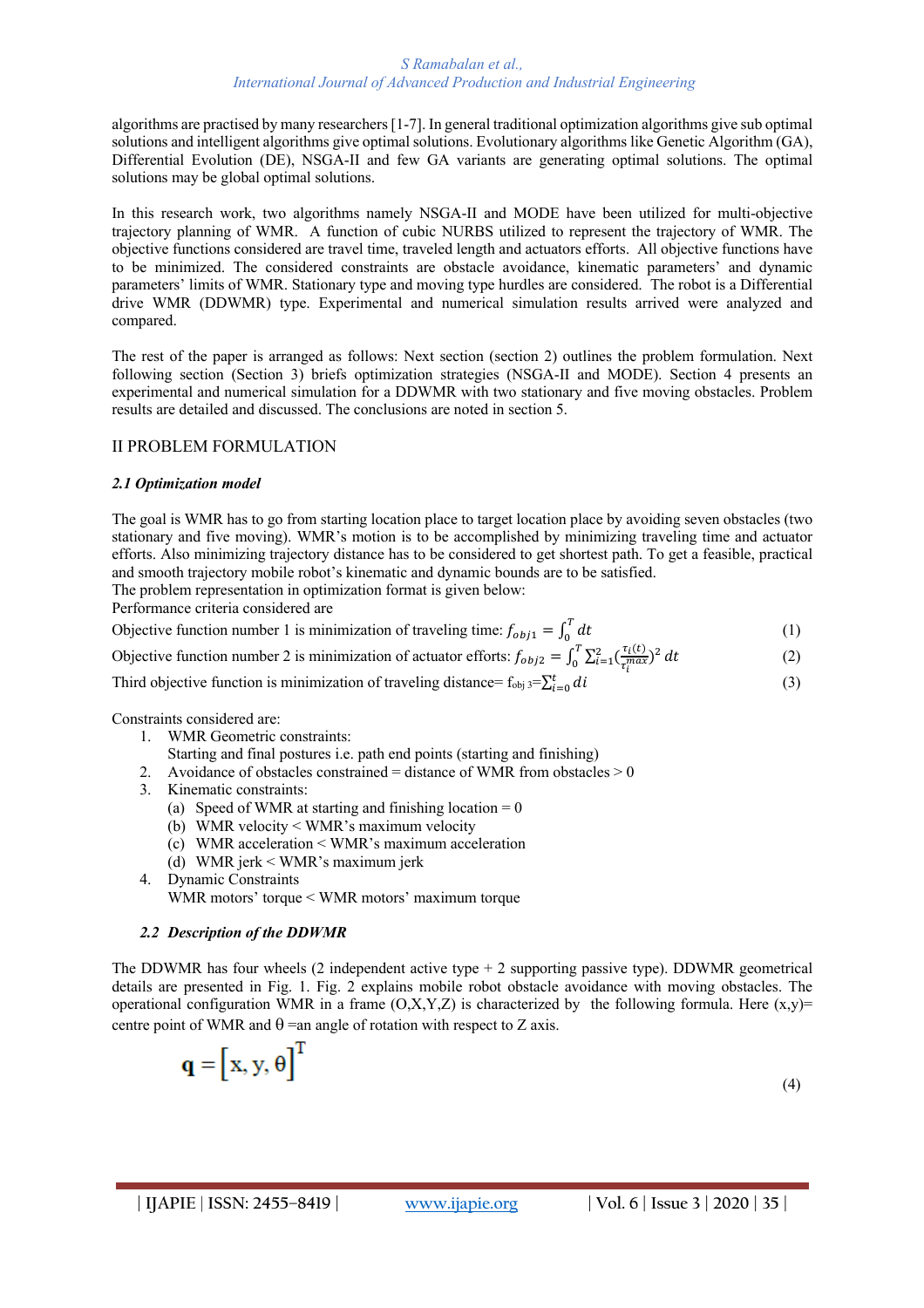*S Ramabalan et al., International Journal of Advanced Production and Industrial Engineering*







**Fig. 2.** Robot motion among moving obstacles.

#### *2.3 Trajectory representation*

Starting point of WMR's path, its destination point and must pass through intermediate points are received as inputs. Based on these details, robot trajectory is specified. A cubic NURBS curve with 4 control points gives a shape to the trajectory.

NURBS curve has some useful properties viz. smoothness and local modifications possibility, which make possible definition of robot trajectories. Also, these NURBS curves' properties are good for complicated geometry design, promising them a novel tool in computer assisted drawing and design (CADD) and Computer aided manufacturing (CAM) and computer graphics fields.

NURBS is characterized parametrically by the equation mentioned below:

$$
P(u) = \frac{\sum_{i=0}^{n} N_{i,k}(u) w_i B_i}{\sum_{i=0}^{n} N_{i,k}(u) w_i}
$$
 (5)

#### III PROPOSED APPROACHES

Two evolutionary type optimization techniques such as NSGA-II [8] and MODE [9] are employed for getting an optimal trajectory planning of WMR with fixed and moving obstacles are described. Fig. 3 outlines numerical procedure used to solve this optimal trajectory planning problem. Normalized weighed objective functions (NWOF) method is used to identify which the best solution from all non-dominated solutions available in Pareto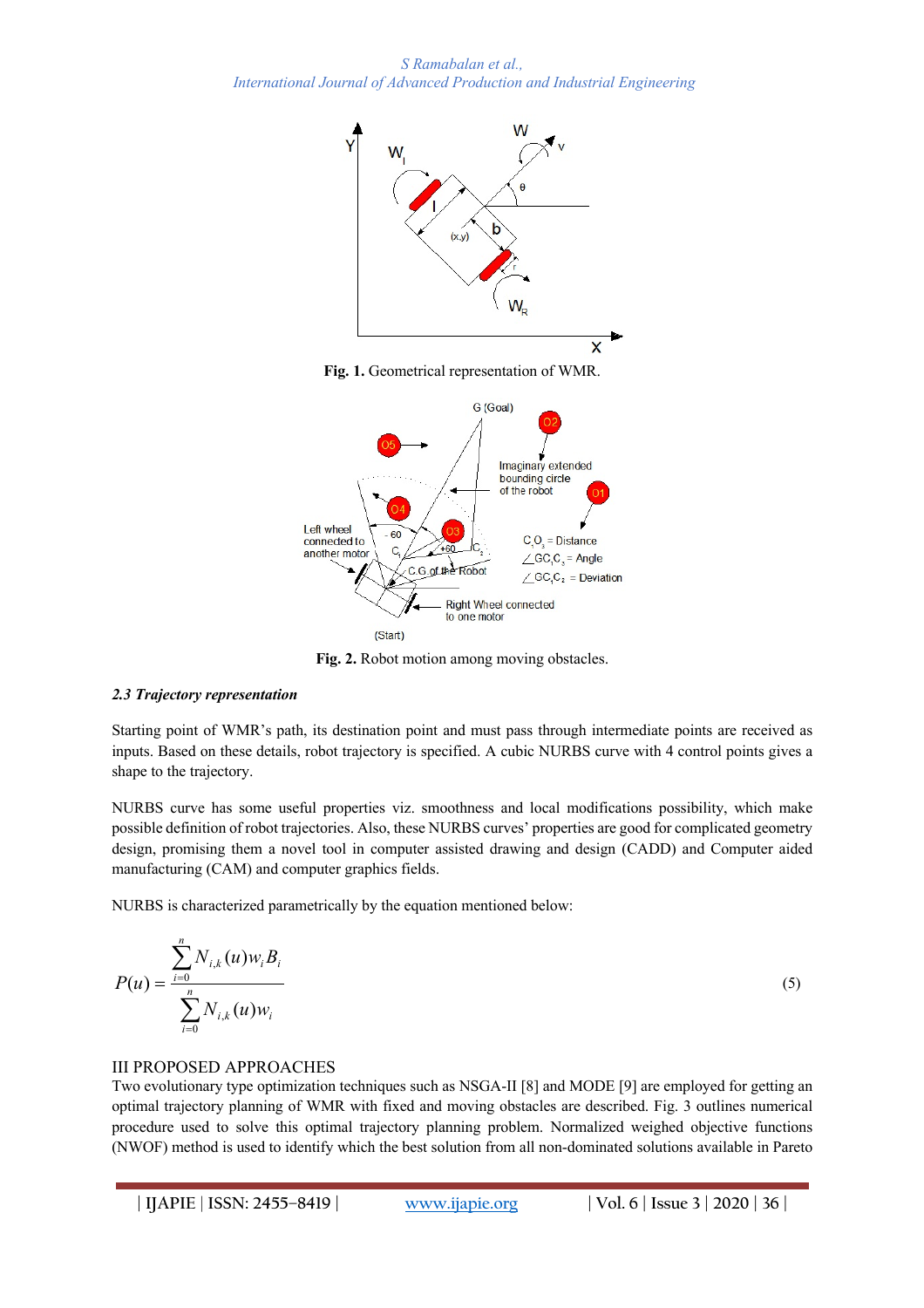#### *S Ramabalan et al., International Journal of Advanced Production and Industrial Engineering*

optimal front resulted by MODE and NSGA-II. The performance measures of multi-objective optimization such as ratio of non-dominated individuals (ROI) and solution spread measure (SSM) are incorporated in the solution algorithm for evaluating the Pareto optimal fronts' strength. Also, two performance measures of multi-objective optimization - algorithm effort (AE) and optimiser overhead (OO) are used for finding out the NSGA-II and MODE algorithms' computational effort.



**Fig. 3.** Numerical procedure available in this optimal trajectory planning.

## IV SIMULATION RESULTS

The kinematic model of the DDWMR available in previous work is used. All necessary geometrical details of WMR namely wheel radius, robot mass, moment of inertia are measured for a custom developed and our own WMR. Active wheels have individual DC motor. Passive wheels are not having motors. Other necessary gadgets namely Arduino board and electronics components are incorporated for a better WMR's control and programming.

|             | $f_{obj 1}$ | $f_{obj 2}$ | $f_{obj}$ 3 | Combined Objective Function (COF) |
|-------------|-------------|-------------|-------------|-----------------------------------|
| NSGA-II     | 10.5s       | 53.5J       | 53cm        | 38.961                            |
| <b>MODE</b> | 9.8s        | 49.7J       | 49cm        | 36.131                            |
|             | <b>RNI</b>  | <b>SSM</b>  | AE          | OO                                |
| NSGA-II     | 0.018       | 0.784       | 0.21        | 0.153                             |
| <b>MODE</b> | 0.019       | 0.752       | 0.20        | 0.151                             |

|  |  |  | Table 1. Results of Algorithms. |
|--|--|--|---------------------------------|
|--|--|--|---------------------------------|